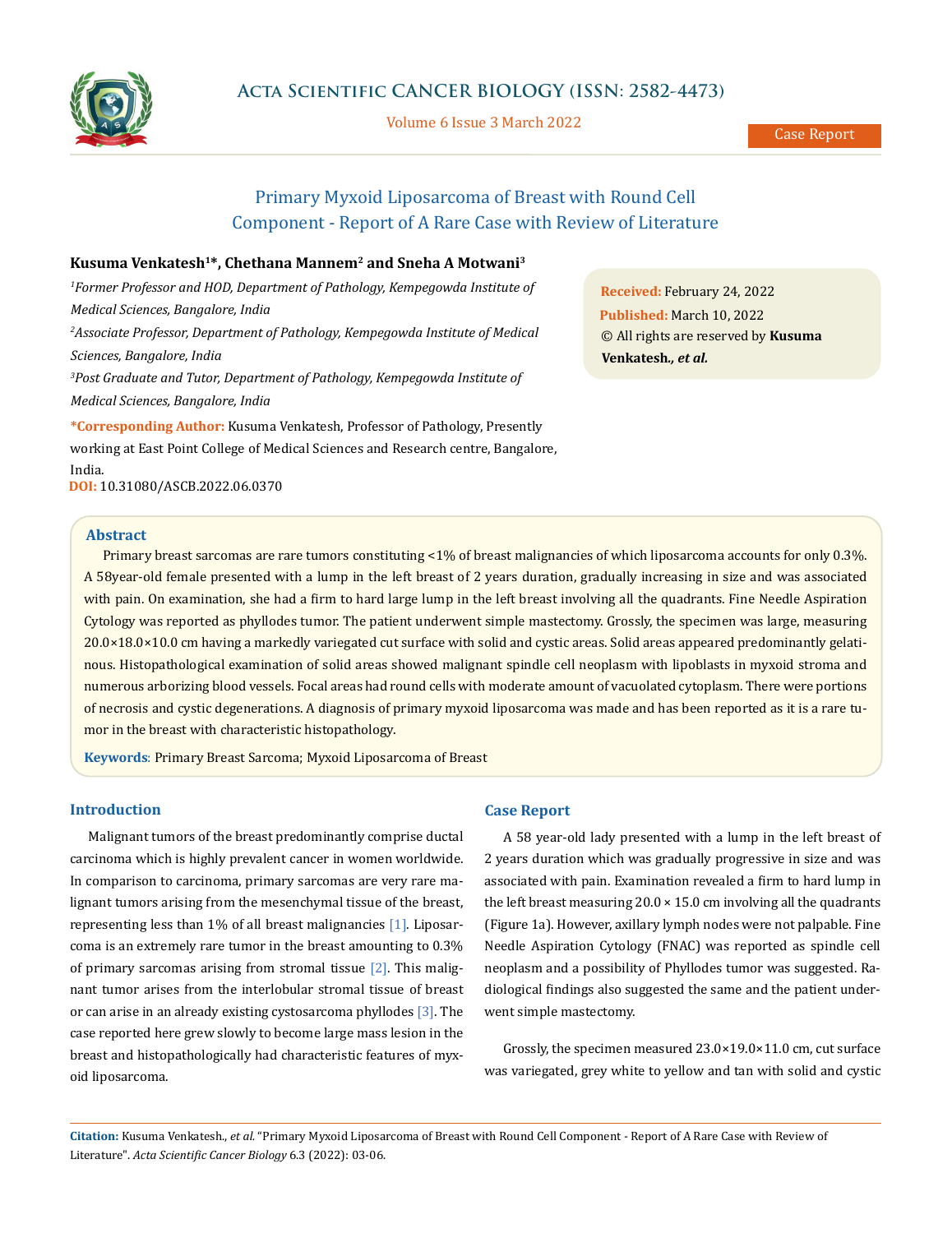areas along with soft necrotic portions (Figure 1b and 1c). One solid firm nodular portion showed gelatinous appearance (Figure 1d).

Routine processing of the multiple bits taken from various portions of the tumor including the surgical margins was done. Microscopy showed a malignant neoplasm comprising of lobules of spindle cells in a myxoid background. The tumour cells were spindle to satellite with many lipoblasts showing characteristic hyper chromatic nuclei indented due to vacuolations in the cytoplasm. The stroma showed numerous arborizing blood vessels giving chicken-wire appearance (Figure 2). Focal collections of round cells with high nucleo-cytoplasmic ratio and vacuolated cytoplasm were noted (Figure 3 a, b and e). There were a few bizarre cells with large pleomorphic nuclei and many abnormal mitotic figures were seen (Figure 3c). Cystic areas were surrounded by connective tissue lining with collections of haemosiderin laden macrophages and necrotic tissue debris in the cavity (Figure 3d). The surgical margins were free of tumor. Immunohistochemistry (IHC) showed strong positivity for S-100 which confirmed lipogenic origin of the tumor cells. The tumour was diagnosed as primary myxoid liposarcoma of left breast with round cell component based on the characteristic histopathological features.



**Figure 1:** a) Large nodular mass in the left breast, b) Excised mass c) Variegated cut surface and d) Portion with gelatinous appearance in myxoid area.



**Figure 2:** a) Spindle cells with myxoid tissue, b) Branching blood vessels with chicken wire pattern, (H & E, x100) c) Stellate cells and abnormal mitosis and d) Lipoblasts with cytoplasmic vacuoles compressing nucleus (H & E, x400).



**Figure 3:** Myxoid liposarcoma a and b (H & E, x100) and e (H & E, x400) showing round cell component and c) Stellate cells in a myxoid stroma and d) Cystic areas (H & E, x100).

#### **Discussion**

Primary sarcomas arising from the mesenchyme of the breast are very rare tumors when compared to carcinomas of the breast which rank amongst the most prevalent types of cancer in women worldwide. Microscopically, most breast sarcomas comprise malignant fibrous histiocytomas followed by liposarcomas and fibrosarcomas. Liposarcoma which is the commonest type of soft tissue sarcoma is exceptionally rare in breast comprising just 0.0006% of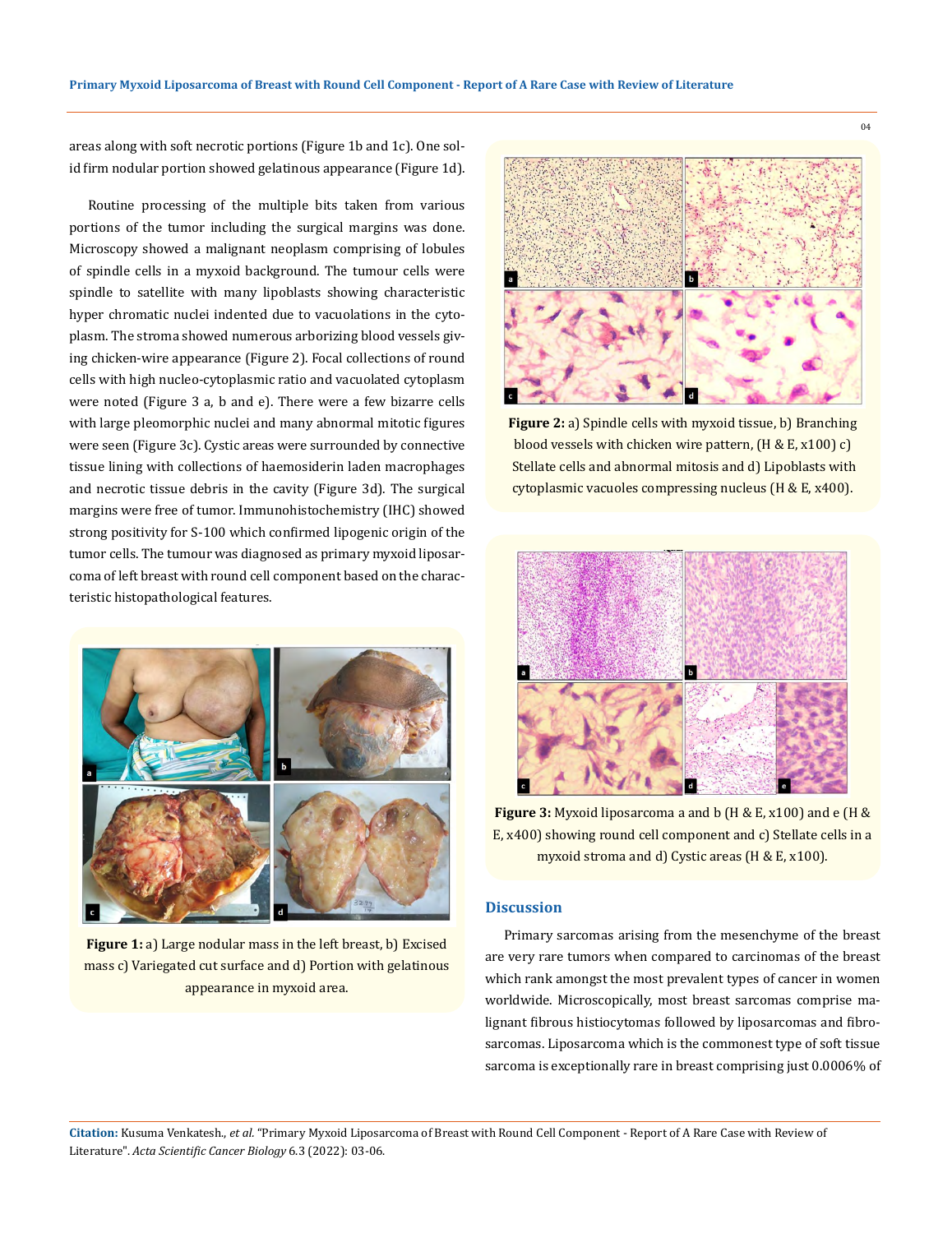primary breast malignancies as per the review made by Adem., *et al.* and only 6.3% of breast sarcomas (19 of 304) were liposarcomas.(1) There are about 44 primary liposarcomas of breast reported in literature with well differentiated type as the commonest variant and the prominent differential diagnoses are malignant phyllodes tumor with liposarcomatous differentiation and high-grade metaplastic breast carcinoma  $[4]$ . Austin and Dupree reported the largest series with 13 cases of primary breast liposarcomas [5]. Primary liposarcomas of breast occur between 19 to 76 years with a median age of 47 years [6].

Most of the times Liposarcoma of the breast presents as unilateral mass lesion and involvement of axillary lymph nodes and the overlying skin are very rare. In the case presented here also there was no involvement of axillary lymphnodes. In comparison to the rapidly growing malignant phyllodes tumor, primary liposarcoma of breast is a slowly growing mass associated with pain as in the case presented here  $[7]$ . Grossly these tumors have a median size of 8.0 cm and may attain very large size becoming up to 20 cm in measurement [8]. Lipoblasts are neoplastic cells seen in liposarcomas having round shape, cytoplasmic lipid vacuoles with the nuclei typically indented showing scalloping effect by the vacuoles. These cells have to be differentiated from mimickers such as signet ring cells, hibernoma cells, necrotic and atrophic fat cells and also from the reactive fat cells or artifacts in cases of silicone implants of breast.

Austin., *et al*. have reported the largest case series of Primary liposarcoma of breast and reiterated that they are usually slow growing tumors which are painful, with no lymph node metastasis. They typically exhibit yellow-tan cut surface with gelatinous texture. On microscopy, lipoblasts have scalloped, irregular hyperchromatic nuclei with sharply defined intracytoplasmic vacuoles. The tumor also shows a characteristic chicken-wire branching of blood vessels. The important differential diagnoses of primary breast sarcomas are malignant phyllodes tumor (MPT) with heterologous liposarcomatous differentiation and high-grade metaplastic breast carcinoma (MBC).

The heterologous sarcomatous differentiation in MPT is most frequently liposarcomatous, although fibrosarcomatous, osteosarcomatous, rhabdomyosarcomatous and chondrosarcomatous differentiations have been described. Key histologic features in MPT that aid in the differential diagnosis are the characteristic leaflike fronds with stromal expansion and benign epithelial lining of phyllodes tumor. However, sarcomatous overgrowth and availability of limited tissue in core needle biopsy sampling may make identification of this architecture difficult [1].

High-grade MBC may be morphologically indistinguishable from dedifferentiated liposarcoma. MBC has poor prognosis and is the subtype constituting less than 1% of breast carcinomas. It includes a heterogeneous group of poorly differentiated carcinomas with spindle cells having squamous, chondroid and/or osseous elements. The spindle cell subtype of MBC is morphologically most similar to dedifferentiated liposarcoma.

MBC typically lacks true liposarcomatous differentiation but may display heterologous mesenchymal differentiation which can be morphologically indistinguishable from dedifferentiated liposarcoma. Histologic features that support the diagnosis of MBC are an associated epithelial components or ductal carcinoma *in situ* [1].

It is reported that Myxoid liposarcoma and round cell liposarcoma sharing genetic defect in the form of truncated *TLS* and *CHOP*  genes. Pleomorphic variant showed MDM2 amplification in onethird of the patients. In Myxoid liposarcoma recurrent chromosome translocation t(12;16)(ql3;pll) has been widely reported as a specific marker [9].

#### **Conclusion**

Myxoid liposarcoma of breast has similar morphological features as its counterpart in other soft tissue locations and very rarely can have a round cell component. S-100 staining helps in ruling out non lipogenic tumors and this rare entity should be considered in the differential diagnosis of large painful breast tumours.

### **Bibliography**

- 1. Adem C., *et al*[. "Primary breast sarcoma: Clinicopathologic se](https://pubmed.ncbi.nlm.nih.gov/15187996/)[ries from the Mayo Clinic and review of the literature".](https://pubmed.ncbi.nlm.nih.gov/15187996/) *British Journal of Cancer* [91 \(2004\): 237-241.](https://pubmed.ncbi.nlm.nih.gov/15187996/)
- 2. Parikh BC., *et al*[. "Liposarcoma of the breast-a case report".](https://pubmed.ncbi.nlm.nih.gov/17966230/) *[European Journal of Gynaecological Oncology](https://pubmed.ncbi.nlm.nih.gov/17966230/)* 28 (2007): 425- [427.](https://pubmed.ncbi.nlm.nih.gov/17966230/)
- 3. Rosen PP. "Sarcoma. Breast Pathology". Philadelphia, Pa: Lippincott-Raven (1997): 713-714.

**Citation:** Kusuma Venkatesh., *et al.* "Primary Myxoid Liposarcoma of Breast with Round Cell Component - Report of A Rare Case with Review of Literature". *Acta Scientific Cancer Biology* 6.3 (2022): 03-06.

05